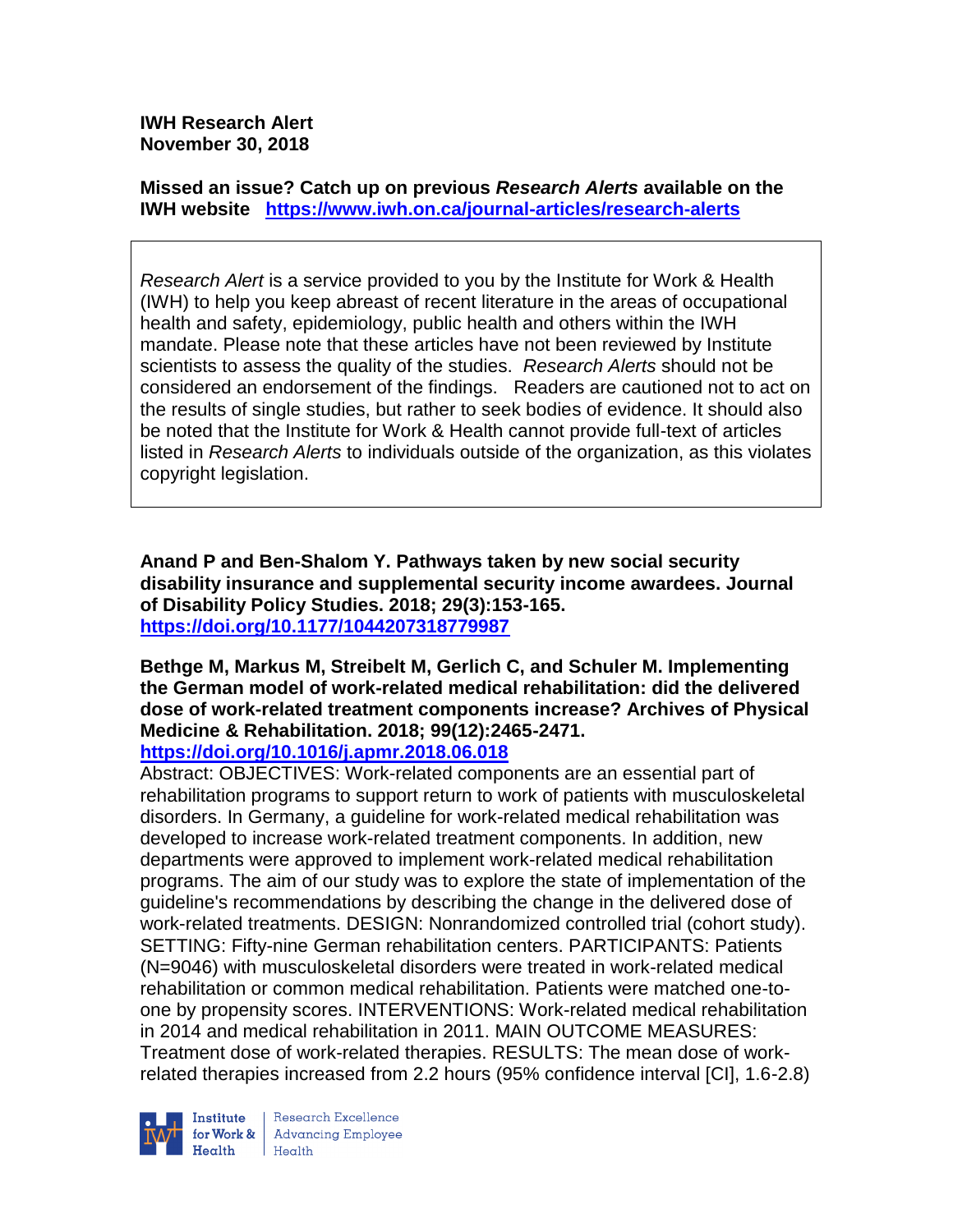to 8.9 hours (95% CI, 7.7-10.1). The mean dose of social counseling increased from 51 to 84 minutes, the mean dose of psychosocial work-related groups from 39 to 216 minutes, and the mean dose of functional capacity training from 39 to 234 minutes. The intraclass correlation of 0.67 (95% CI, 0.58-0.75) for the total dose of work-related therapies indicated that the variance explained by centers was high. CONCLUSIONS: The delivered dose of work-related components was increased. However, there were discrepancies between the guideline's recommendations and the actual dose delivered in at least half of the centers. It is very likely that this will affect the effectiveness of work-related medical rehabilitation in practice

### **Bokenberger K, Sjolander A, Dahl Aslan AK, Karlsson IK, Akerstedt T, and Pedersen NL. Shift work and risk of incident dementia: a study of two population-based cohorts. European Journal of Epidemiology. 2018; 33(10):977-987.**

**<https://doi.org/10.1007/s10654-018-0430-8> [open access]** Abstract: This study aimed to investigate the association between shift work and incident dementia in two population-based cohorts from the Swedish Twin Registry (STR). The STR-1973 sample included 13,283 participants born 1926- 1943 who received a mailed questionnaire in 1973 that asked about status (ever/never) and duration (years) of shift work employment. The Screening Across the Lifespan Twin (SALT) sample included 41,199 participants born 1900- 1958 who participated in a telephone interview in 1998-2002 that asked about night work status and duration. Dementia diagnoses came from Swedish patient registers. Cox proportional-hazards regression was used to estimate hazard ratios (HR) with 95% confidence intervals (CI). Potential confounders such as age, sex, education, diabetes, cardiovascular disease and stroke were included in adjusted models. In genotyped subsamples ( $n = 2977$  in STR-1973;  $n =$ 10,366 in SALT), APOE epsilon4 status was considered in models. A total of 983 (7.4%) and 1979 (4.8%) dementia cases were identified after a median of 41.2 and 14.1 years follow-up in the STR-1973 and SALT sample, respectively. Ever shift work (HR 1.36, 95% CI 1.15-1.60) and night work (HR 1.12, 95% CI 1.01- 1.23) were associated with higher dementia incidence. Modest dose-response associations were observed, where longer duration shift work and night work predicted increased dementia risk. Among APOE epsilon4 carriers, individuals exposed to >/= 20 years of shift work and night work had increased dementia risk compared to day workers. Findings indicate that shift work, including night shift work, compared to non-shift jobs is associated with increased dementia incidence. Confirmation of findings is needed

## **Ciccarelli N and Van Soest A. Informal caregiving, employment status and work hours of the 50+ population in Europe. De Economist. 2018; 166(3):363-396.**

#### **<https://doi.org/10.1007/s10645-018-9323-1>**

Abstract: Using panel data on the age group 50-70 in 15 European countries, we

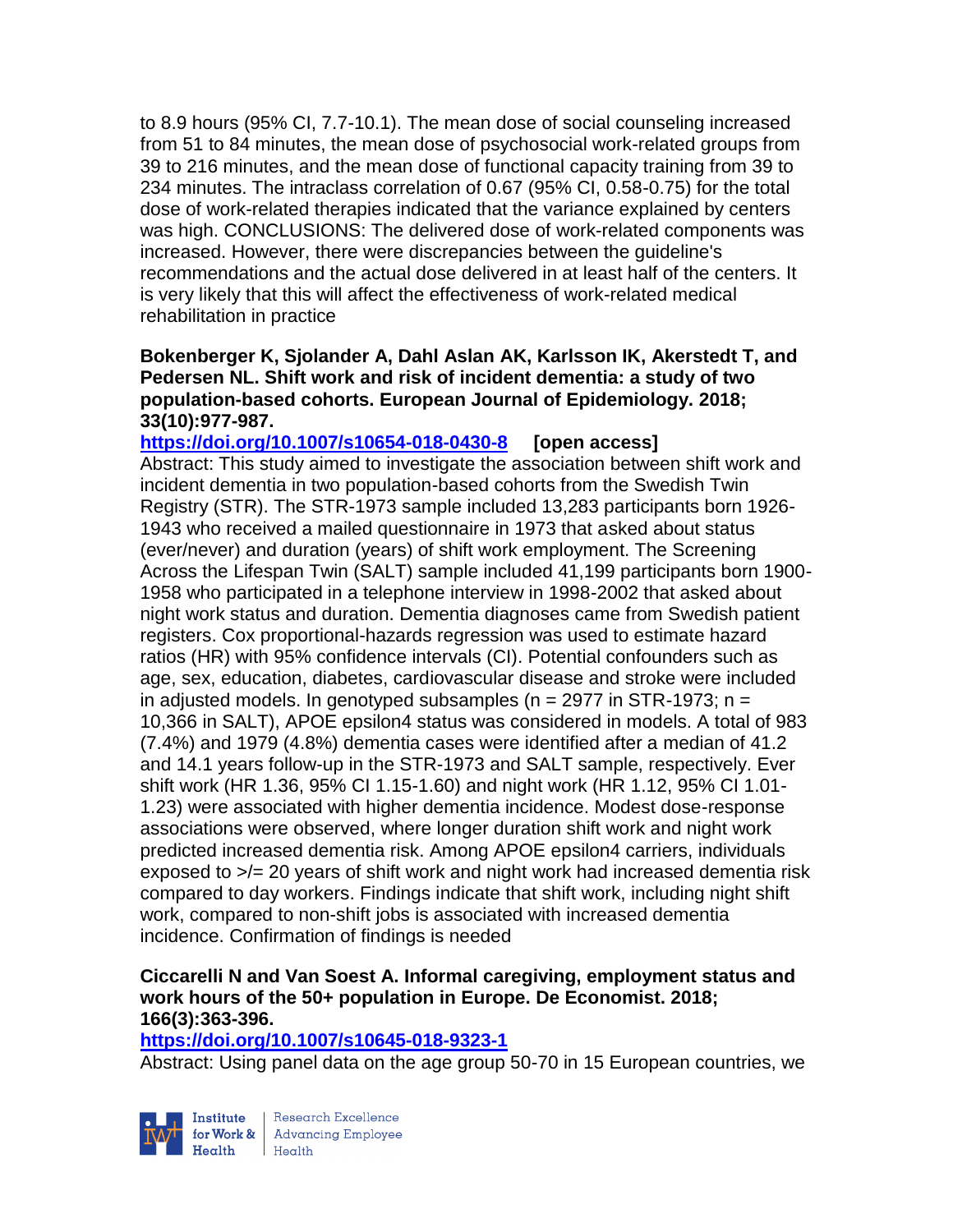analyze the effects of providing informal care to parents, parents-in-law, stepparents, and grandparents on employment status and work hours. We account for fixed individual effects and test for endogeneity of caregiving using moments exploiting standard instruments (e.g., parental death) as well as higherorder moment conditions (Lewbel instruments). Specification tests suggest that informal care provision and daily caregiving can be treated as exogenous variables. We find a significant and negative effect of daily caregiving on employment status and work hours. This effect is particularly strong for women. On the other hand, providing care at a weekly (or less than weekly) frequency does not significantly affect paid work. We do not find evidence of heterogeneous effects of caregiving on paid work across European regions

# **Gilbertson M and Brophy J. Causality advocacy: workers' compensation cases as resources for identifying and preventing diseases of modernity. New Solutions. 2018; [epub ahead of print]**

## **<https://doi.org/10.1177/1048291118810900>**

Abstract: An appeal process for an injured worker compensation case is a unique opportunity to debate and integrate evidence concerning a potential causal relationship between observations of occupational disease and exposures to various putative risk factors that may also be of significance in public health protection. Through application of Hill's indicia to the evidence presented in a recent appeal process concerning a breast cancer case for a female border guard, a novel epidemic, tentatively called "occupational BRCAness" has been identified and a causal relationship with exposures to traffic-related air pollution and shift work and possibly secondhand tobacco smoke is inferred. Application of the audit method by worker advocates to other compensation appeals processes for other diseases might similarly yield causal relations with exposures to occupational risk factors with relevance to public health

### **Godderis L, Boonen E, Cabrera Martimbianco AL, Delvaux E, Ivanov ID, Lambrechts MC, et al. WHO/ILO work-related burden of disease and injury: protocol for systematic reviews of exposure to long working hours and of the effect of exposure to long working hours on alcohol consumption and alcohol use disorders. Environment International. 2018; 120:22-33. <https://doi.org/10.1016/j.envint.2018.07.025>**

Abstract: BACKGROUND: The World Health Organization (WHO) and the International Labour Organization (ILO) are developing a joint methodology for estimating the national and global work-related burden of disease and injury (WHO/ILO joint methodology), with contributions from a large network of experts. In this paper, we present the protocol for two systematic reviews of parameters for estimating the number of deaths and disability-adjusted life years from alcohol consumption and alcohol use disorder attributable to exposure to long working hours, to inform the development of the WHO/ILO joint methodology. OBJECTIVES: We aim to systematically review studies on exposure to long working hours (Systematic Review 1) and systematically review and meta-

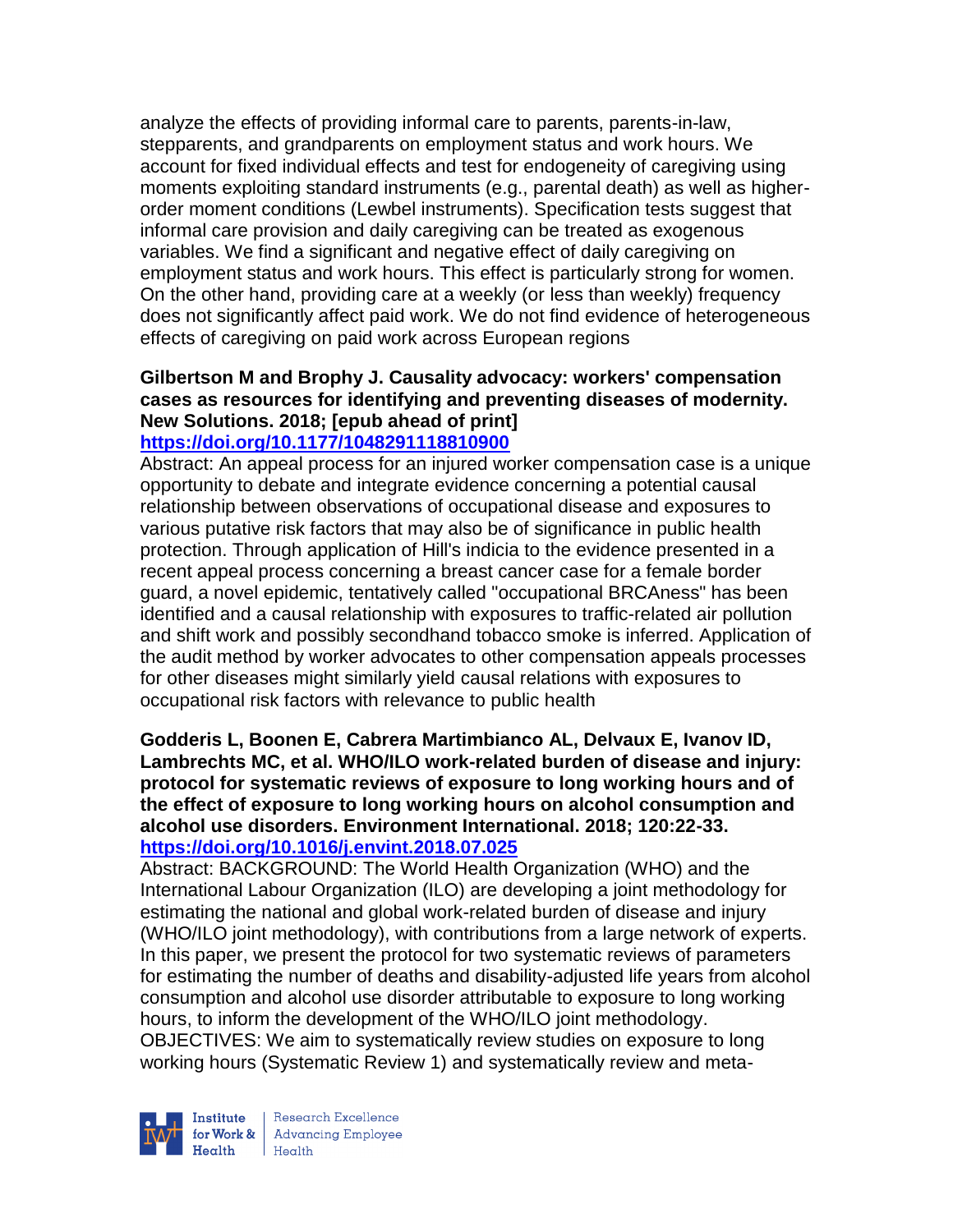analyse estimates of the effect of exposure to long working hours on alcohol consumption and alcohol use disorder (Systematic Review 2), applying the Navigation Guide systematic review methodology as an organizing framework. DATA SOURCES: Separately for Systematic Reviews 1 and 2, we will search electronic academic databases for potentially relevant records from published and unpublished studies, including MEDLINE, Embase, Web of Science, CISDOC and PsychINFO. We will also search electronic grey literature databases, Internet search engines and organizational websites; hand-search reference list of previous systematic reviews and included study records; and consult additional experts. STUDY ELIGIBILITY AND CRITERIA: We will include working-age (>/=15years) workers in the formal and informal economy in any WHO and/or ILO Member State but exclude children (<15years) and unpaid domestic workers. For Systematic Review 1, we will include quantitative prevalence studies of relevant levels of exposure to long working hours (i.e., 35- 40, 41-48, 49-54 and >/=55h/week) stratified by country, sex, age and industrial sector or occupation. For Systematic Review 2, we will include randomized controlled trials, cohort studies, case-control studies and other non-randomized intervention studies with an estimate of the relative effect of a relevant level of exposure to long working hours on total amount of alcohol consumed and on the incidence of, prevalence of or mortality from alcohol use disorders, compared with the theoretical minimum risk exposure level (i.e., worked 35-40h/week). STUDY APPRAISAL AND SYNTHESIS METHODS: At least two review authors will independently screen titles and abstracts at a first stage and full texts of potentially eligible records at a second stage, followed by extraction of data from qualifying studies. At least two review authors will assess risk of bias and quality of evidence, using the most suited tools currently available. For Systematic Review 2, if feasible, we will combine relative risks using meta-analysis. We will report results using the guidelines for accurate and transparent health estimates reporting (GATHER) for Systematic Review 1 and the preferred reporting items for systematic reviews and meta-analyses guidelines (PRISMA) for Systematic Review 2. PROSPERO registration number: CRD42018084077

**Gray SE and Collie A. Comparing time off work after work-related mental health conditions across Australian workers' compensation systems: a retrospective cohort study. Psychiatry, Psychology and Law. 2018; 25(5):675-692.** 

**<https://doi.org/10.1080/13218719.2018.1473176>** 

**Hauser W, Finn DP, Kalso E, Krcevski-Skvarc N, Kress HG, Morlion B, et al. European Pain Federation (EFIC) position paper on appropriate use of cannabis-based medicines and medical cannabis for chronic pain management. European Journal of Pain. 2018; 22(9):1547-1564. <https://doi.org/10.1002/ejp.1297>** 

Abstract: Cannabis-based medicines are being approved for pain management in an increasing number of European countries. There are uncertainties and

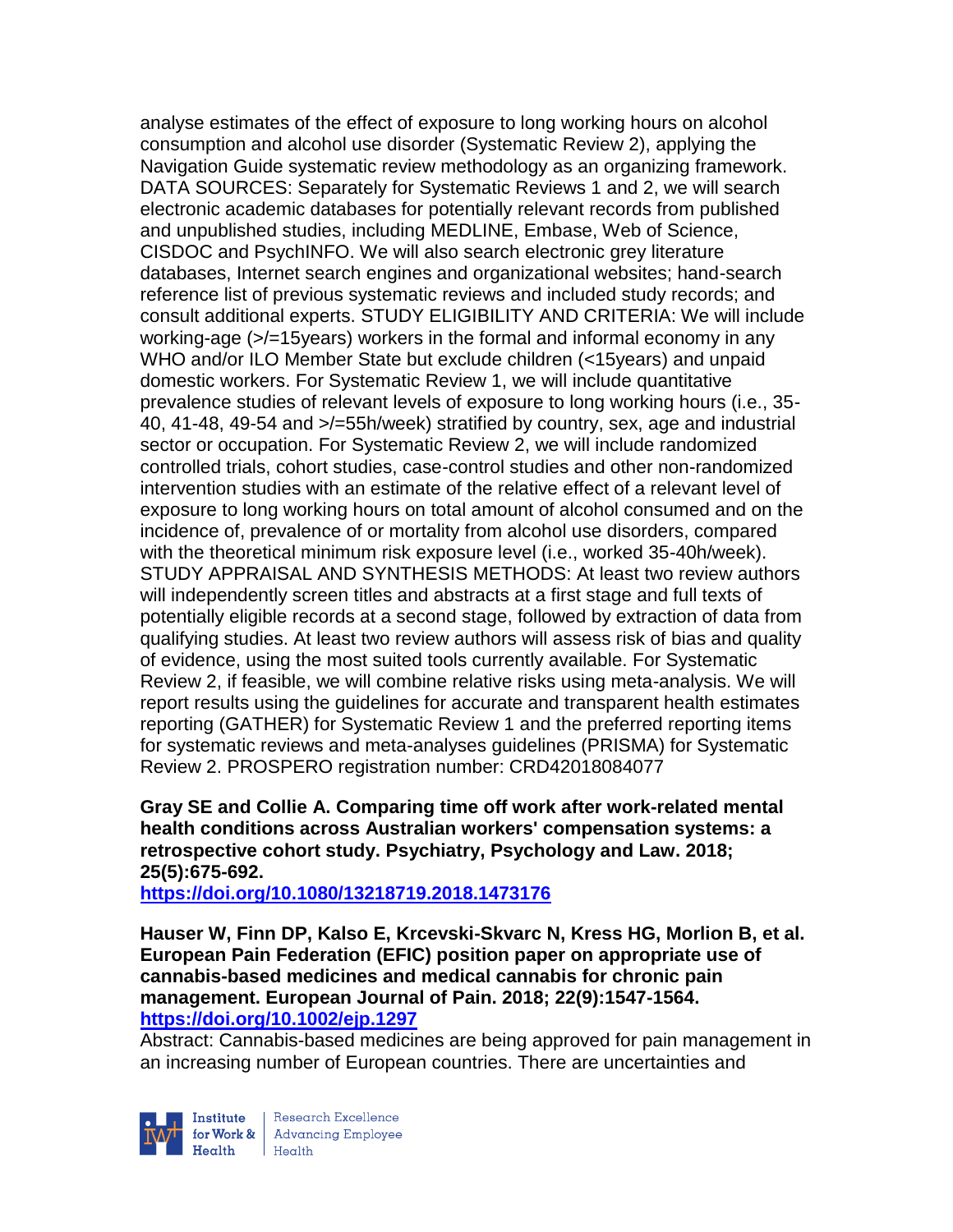controversies on the role and appropriate use of cannabis-based medicines for the management of chronic pain. EFIC convened a European group of experts, drawn from a diverse range of basic science and relevant clinical disciplines, to prepare a position paper to empower and inform specialist and nonspecialist prescribers on appropriate use of cannabis-based medicines for chronic pain. The expert panel reviewed the available literature and harnessed the clinical experience to produce these series of recommendations. Therapy with cannabisbased medicines should only be considered by experienced clinicians as part of a multidisciplinary treatment and preferably as adjunctive medication if guidelinerecommended first- and second-line therapies have not provided sufficient efficacy or tolerability. The quantity and quality of evidence are such that cannabis-based medicines may be reasonably considered for chronic neuropathic pain. For all other chronic pain conditions (cancer, non-neuropathic noncancer pain), the use of cannabis-based medicines should be regarded as an individual therapeutic trial. Realistic goals of therapy have to be defined. All patients must be kept under close clinical surveillance. As with any other medical therapy, if the treatment fails to reach the predefined goals and/or the patient is additionally burdened by an unacceptable level of adverse effects and/or there are signs of abuse and misuse of the drug by the patient, therapy with cannabisbased medicines should be terminated. SIGNIFICANCE: This position paper provides expert recommendations for nonspecialist and specialist healthcare professionals in Europe, on the importance and the appropriate use of cannabisbased medicines as part of a multidisciplinary approach to pain management, in properly selected and supervised patients

**Kuznetsova Y and Bento JPC. Workplace adaptations promoting the inclusion of persons with disabilities in mainstream employment: a casestudy on employers' responses in Norway. Social Inclusion. 2018; 6(2):34- 45.** 

**<https://doi.org/10.17645/si.v6i2.1332>** 

**MacEachen E. (editor). The science and politics of work disability prevention. New York: Routledge; 2019.** 

## **McKillop AB, Carroll LJ, Dick BD, and Battie MC. Measuring participation in patients with chronic back pain: the 5-Item Pain Disability Index. Spine Journal. 2018; 18(2):307-313.**

## **<https://doi.org/10.1016/j.spinee.2017.07.172>**

Abstract: BACKGROUND CONTEXT: Of the three broad outcome domains of body functions and structures, activities, and participation (eg, engaging in valued social roles) outlined in the World Health Organization's (WHO) International Classification of Functioning, Disability and Health (ICF), it has been argued that participation is the most important to individuals, particularly those with chronic health problems. Yet, participation is not commonly measured in back pain research. PURPOSE: The aim of this study was to investigate the construct validity of a modified 5-Item Pain Disability Index (PDI) score as a



Institute Research Excellence<br>
for Work & Advancing Employee<br>
Health Health  $Heath$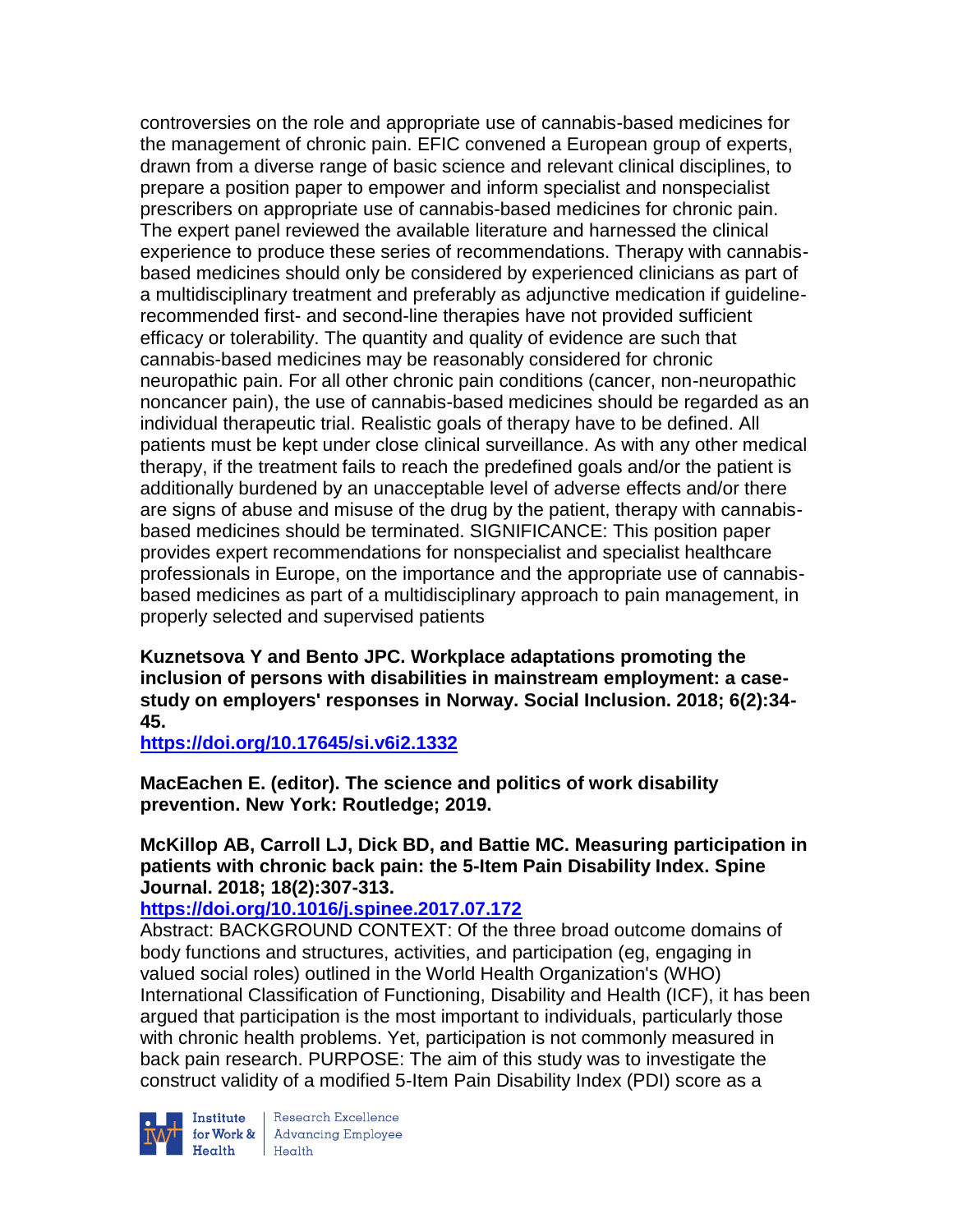measure of participation in people with chronic back pain. STUDY DESIGN: A validation study was conducted using cross-sectional data. PATIENT SAMPLE: Participants with chronic back pain were recruited from a multidisciplinary pain center in Alberta, Canada. OUTCOME MEASURES: The outcome measure of interest is the 5-Item PDI. METHODS: Each study participant was given a questionnaire package containing measures of participation, resilience, anxiety and depression, pain intensity, and pain-related disability, in addition to the PDI. The first five items of the PDI deal with social roles involving family responsibilities, recreation, social activities with friends, work, and sexual behavior, and comprised the 5-Item PDI seeking to measure participation. The last two items of the PDI deal with self-care and life support functions and were excluded. Construct validity of the 5-Item PDI as a measure of participation was examined using Pearson correlations or point-biserial correlations to test each hypothesized association. RESULTS: Participants were 70 people with chronic back pain and a mean age of 48.1 years. Forty-four (62.9%) were women. As hypothesized, the 5-Item PDI was associated with all measures of participation, including the Participation Assessment with Recombined Tools-Objective (r=- 0.61), Late-Life Function and Disability Instrument: Disability Component (frequency: r=-0.66; limitation: r=-0.65), Work and Social Adjustment Scale  $(r=0.85)$ , a global perceived participation scale  $(r=0.54)$ , employment status  $(r=0.54)$ 0.30), and the Usual Activity domain of the 15D (r=0.50). The expected correlations observed indicating a moderate or strong association provided supporting evidence for the construct validity of the 5-Item PDI as a measure of participation. The Oswestry Disability Index and the 5-Item PDI were also strongly correlated (r=0.70). The 5-Item PDI was associated to a lesser degree with depressive symptoms and resilience, as measured by the Hospital Anxiety and Depression Scale (HADS) (r=0.25) and the Connor-Davidson Resilience Scale (r=-0.28), as would be expected. No statistically significant association was found between the 5-Item PDI and the HADS Anxiety score. CONCLUSIONS: It is important that outcome measures of participation are included in back pain research to gauge the effects of painful spinal conditions and interventions on maintaining valued social roles. A simple, concise measure would be very useful for this purpose in clinical and research settings. The results of this study support the construct validity of the 5-Item PDI as a brief measure of participation in people with chronic back pain. These findings are likely most applicable to those with chronic back pain attending pain clinics and other tertiary centers for care

#### **Munn Z, Peters MDJ, Stern C, Tufanaru C, McArthur A, and Aromataris E. Systematic review or scoping review? Guidance for authors when choosing between a systematic or scoping review approach. BMC Medical Research Methodology. 2018; 18(1):143.**

**<https://doi.org/10.1186/s12874-018-0611-x> [open access]** Abstract: BACKGROUND: Scoping reviews are a relatively new approach to evidence synthesis and currently there exists little guidance regarding the decision to choose between a systematic review or scoping review approach

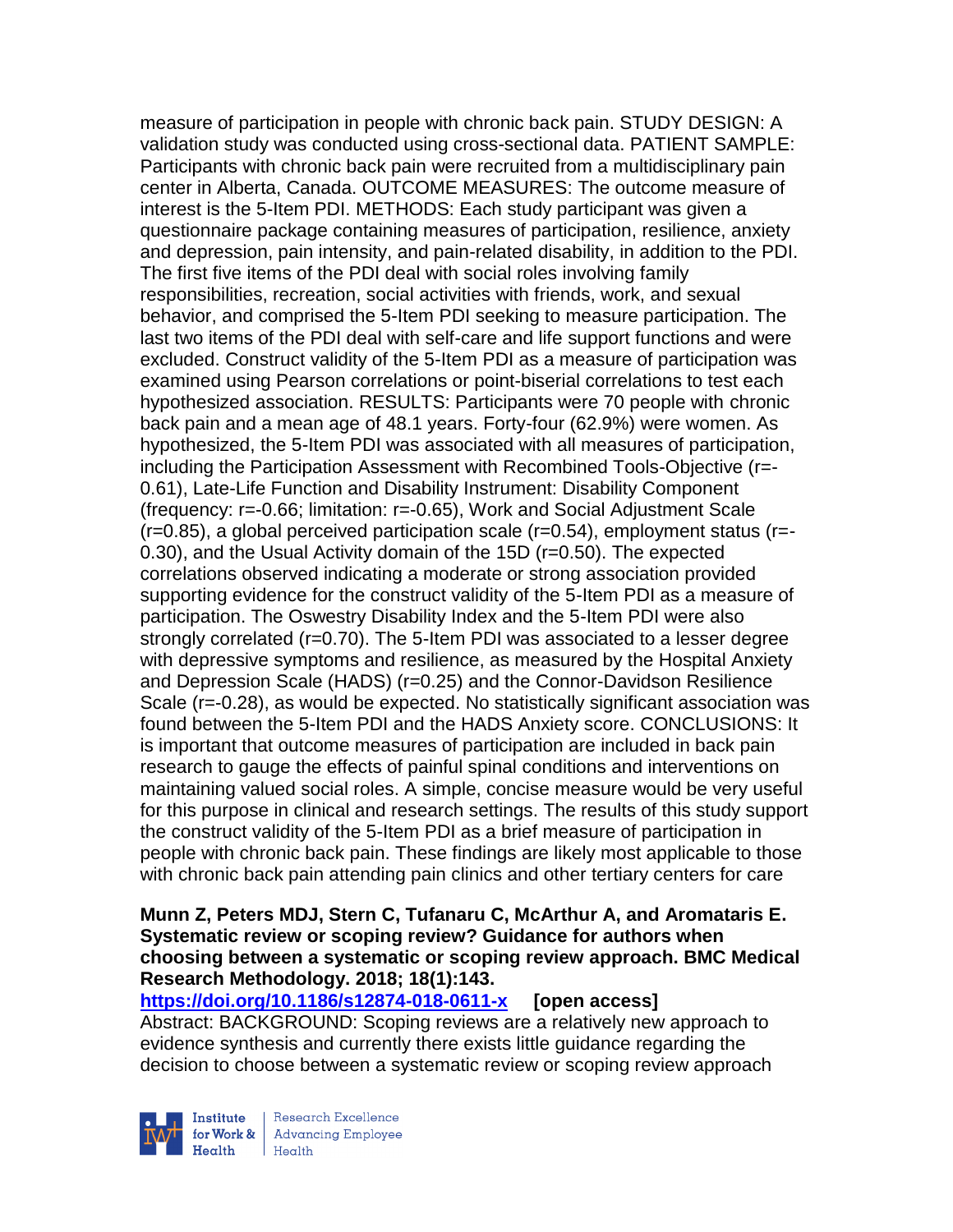when synthesising evidence. The purpose of this article is to clearly describe the differences in indications between scoping reviews and systematic reviews and to provide guidance for when a scoping review is (and is not) appropriate. RESULTS: Researchers may conduct scoping reviews instead of systematic reviews where the purpose of the review is to identify knowledge gaps, scope a body of literature, clarify concepts or to investigate research conduct. While useful in their own right, scoping reviews may also be helpful precursors to systematic reviews and can be used to confirm the relevance of inclusion criteria and potential questions. CONCLUSIONS: Scoping reviews are a useful tool in the ever increasing arsenal of evidence synthesis approaches. Although conducted for different purposes compared to systematic reviews, scoping reviews still require rigorous and transparent methods in their conduct to ensure that the results are trustworthy. Our hope is that with clear guidance available regarding whether to conduct a scoping review or a systematic review, there will be less scoping reviews being performed for inappropriate indications better served by a systematic review, and vice-versa

### **de Oliveira Sato T, Hallman DM, Kristiansen J, and Holtermann A. The association between multisite musculoskeletal pain and cardiac autonomic modulation during work, leisure and sleep: a cross-sectional study. BMC Musculoskeletal Disorders. 2018; 19(1):405.**

**<https://doi.org/10.1186/s12891-018-2312-3> [open access]**

Abstract: BACKGROUND: The prevention and rehabilitation of multisite musculoskeletal pain would benefit from studies aiming to understand its underlying mechanism. Autonomic imbalance is a suggested mechanism for multisite pain, but hardly been studied during normal daily living. Therefore, the aim of the study is to investigate the association between multisite musculoskeletal pain and cardiac autonomic modulation during work, leisure and sleep. METHODS: This study is based on data from the "Danish Physical activity cohort with objective measurements" among 568 blue-collar workers. Pain intensity scales were dichotomized according to the median of each scale, and the number of pain sites was calculated. No site was regarded as the pain-free, one site was considered as single-site musculoskeletal pain and pain in two or more sites was regarded as multisite musculoskeletal pain. Heart rate variability (HRV) was measured by an electrocardiogram system (ActiHeart) and physical activity using accelerometers (Actigraph). Crude and adjusted linear mixed models were applied to investigate the association between groups and cardiac autonomic regulation during work, leisure and sleep. RESULTS: There was no significant difference between groups and no significant interaction between groups and domains in the crude or adjusted models for any HRV index. Significant differences between domains were found in the crude and adjusted model for all indices, except SDNN; sleep time showed higher values than leisure and work time, except for LF and LF/HF, which were higher during work. CONCLUSION: This cross-sectional study showed that multisite musculoskeletal

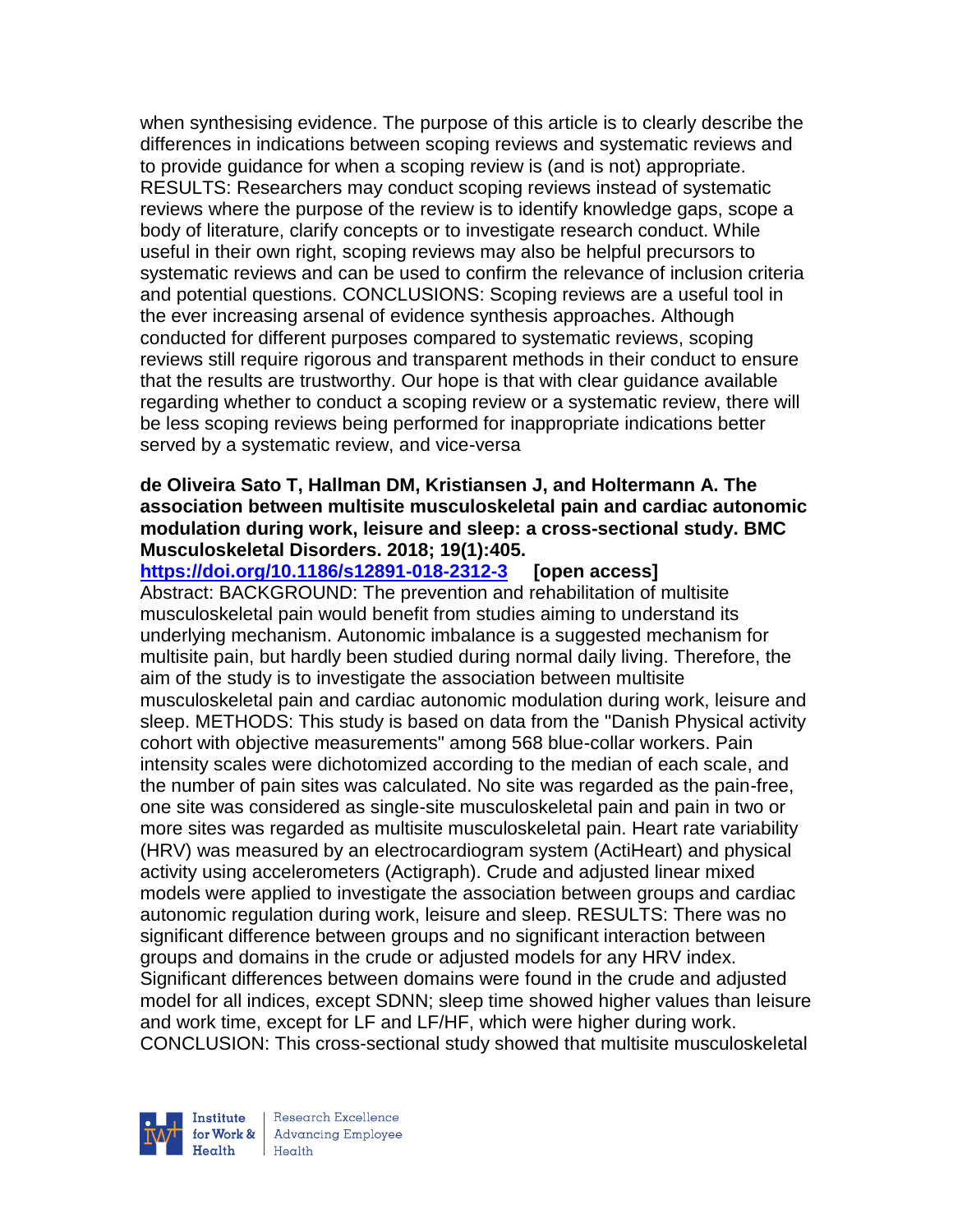pain is not associated with imbalanced cardiac autonomic regulation during work, leisure and sleep time

#### **Pollock A, Campbell P, Struthers C, Synnot A, Nunn J, Hill S, et al. Stakeholder involvement in systematic reviews: a scoping review. Systematic Reviews. 2018; 7(1):208.**

**<https://doi.org/10.1186/s13643-018-0852-0> [open access]** Abstract: BACKGROUND: There is increasing recognition that it is good practice to involve stakeholders (meaning patients, the public, health professionals and others) in systematic reviews, but limited evidence about how best to do this. We aimed to document the evidence-base relating to stakeholder involvement in systematic reviews and to use this evidence to describe how stakeholders have been involved in systematic reviews. METHODS: We carried out a scoping review, following a published protocol. We searched multiple electronic databases (2010-2016), using a stepwise searching approach, supplemented with hand searching. Two authors independently screened and discussed the first 500 abstracts and, after clarifying selection criteria, screened a further 500. Agreement on screening decisions was 97%, so screening was done by one reviewer only. Pre-planned data extraction was completed, and the comprehensiveness of the description of methods of involvement judged. Additional data extraction was completed for papers judged to have most comprehensive descriptions. Three stakeholder representatives were co-authors for this systematic review. RESULTS: We included 291 papers in which stakeholders were involved in a systematic review. Thirty percent involved patients and/or carers. Thirty-two percent were from the USA, 26% from the UK and 10% from Canada. Ten percent (32 reviews) were judged to provide a comprehensive description of methods of involving stakeholders. Sixty-nine percent (22/32) personally invited people to be involved; 22% (7/32) advertised opportunities to the general population. Eighty-one percent (26/32) had between 1 and 20 face-to-face meetings, with 83% of these holding  $\lt$  = 4 meetings. Meetings lasted 1 h to (1/2) day. Nineteen percent (6/32) used a Delphi method, most often involving three electronic rounds. Details of ethical approval were reported by 10/32. Expenses were reported to be paid to people involved in 8/32 systematic reviews. DISCUSSION/CONCLUSION: We identified a relatively large number (291) of papers reporting stakeholder involvement in systematic reviews, but the quality of reporting was generally very poor. Information from a subset of papers judged to provide the best descriptions of stakeholder involvement in systematic reviews provide examples of different ways in which stakeholders have been involved in systematic reviews. These examples arguably currently provide the best available information to inform and guide decisions around the planning of stakeholder involvement within future systematic reviews. This evidence has been used to develop online learning resources. SYSTEMATIC REVIEW REGISTRATION: The protocol for this systematic review was published on 21 April 2017. Publication reference: Pollock A, Campbell P, Struthers C, Synnot A, Nunn J, Hill S, Goodare H, Watts C,

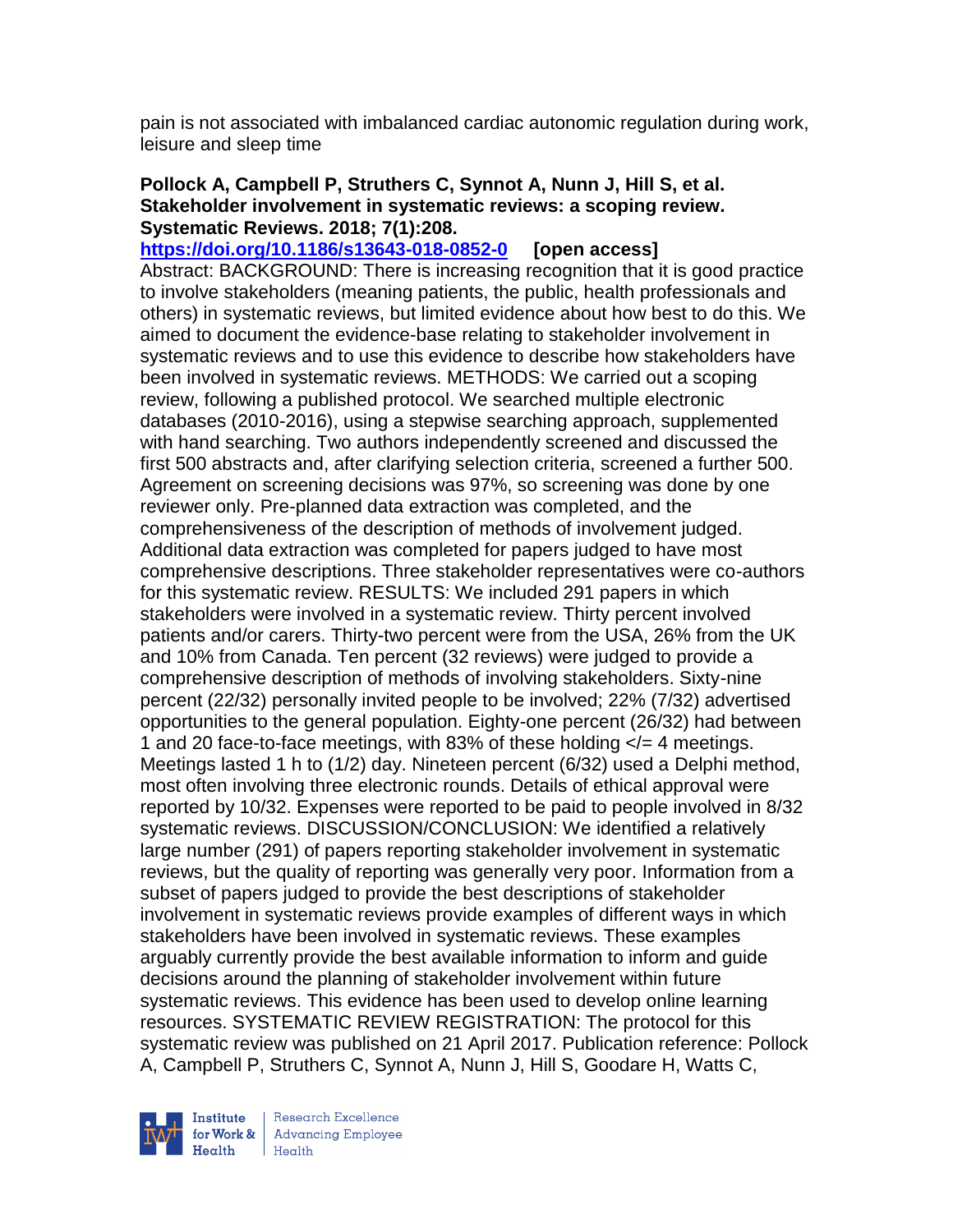Morley R: Stakeholder involvement in systematic reviews: a protocol for a systematic review of methods, outcomes and effects. Research Involvement and Engagement 2017, 3:9. https://doi.org/10.1186/s40900-017-0060-4

#### **Savych B and Thumula V. Comparing outcomes for injured workers in Minnesota, 2017 interviews [Report no: WC-18-44]. Cambridge, MA: Workers Compensation Research Institute; 2018.**

**[https://www.wcrinet.org/reports/comparing-outcomes-for-injured-workers](https://www.wcrinet.org/reports/comparing-outcomes-for-injured-workers-in-minnesota-2017-interviews)[in-minnesota-2017-interviews](https://www.wcrinet.org/reports/comparing-outcomes-for-injured-workers-in-minnesota-2017-interviews)**

**Swanberg JE, Nichols HM, Clouser JM, Check P, Edwards L, Bush AM, et al. A systematic review of community health workers' role in occupational safety and health research. Journal of Immigrant and Minority Health. 2018; 20(6):1516-1531.** 

## **<https://doi.org/10.1007/s10903-018-0711-z>**

Abstract: We systematically reviewed the literature to describe how community health workers (CHWs) are involved in occupational health and safety research and to identify areas for future research and research practice strategies. We searched five electronic databases from July 2015 through July 2016. Inclusion criteria were as follows: (1) study took place in the United States, (2) published as a full peer-review manuscript in English, (3) conducted occupational health and safety research, and (4) CHWs were involved in the research. The majority of 17 included studies took place in the agriculture industry (76%). CHWs were often involved in study implementation/design and research participant contact. Rationale for CHW involvement in research was due to local connections/acceptance, existing knowledge/skills, communication ability, and access to participants. Barriers to CHW involvement in research included competing demands on CHWs, recruitment and training difficulties, problems about research rigor and issues with proper data collection. Involving CHWs in occupational health and safety research has potential for improving inclusion of diverse, vulnerable and geographically isolated populations. Further research is needed to assess the challenges and opportunities of involving CHWs in this research and to develop evidence-based training strategies to teach CHWs to be lay-health researchers

### **Tamblyn R, Girard N, Qian CJ, and Hanley J. Assessment of potential bias in research grant peer review in Canada. CMAJ. 2018; 190(16):E489-E499. <https://doi.org/10.1503/cmaj.170901> [open access]**

Abstract: BACKGROUND: Peer review is used to determine what research is funded and published, yet little is known about its effectiveness, and it is suspected that there may be biases. We investigated the variability of peer review and factors influencing ratings of grant applications. METHODS: We evaluated all grant applications submitted to the Canadian Institutes of Health Research between 2012 and 2014. The contribution of application, principal applicant and reviewer characteristics to overall application score was assessed



Institute | Research Excellence<br>
for Work & | Advancing Employee<br>
Health Health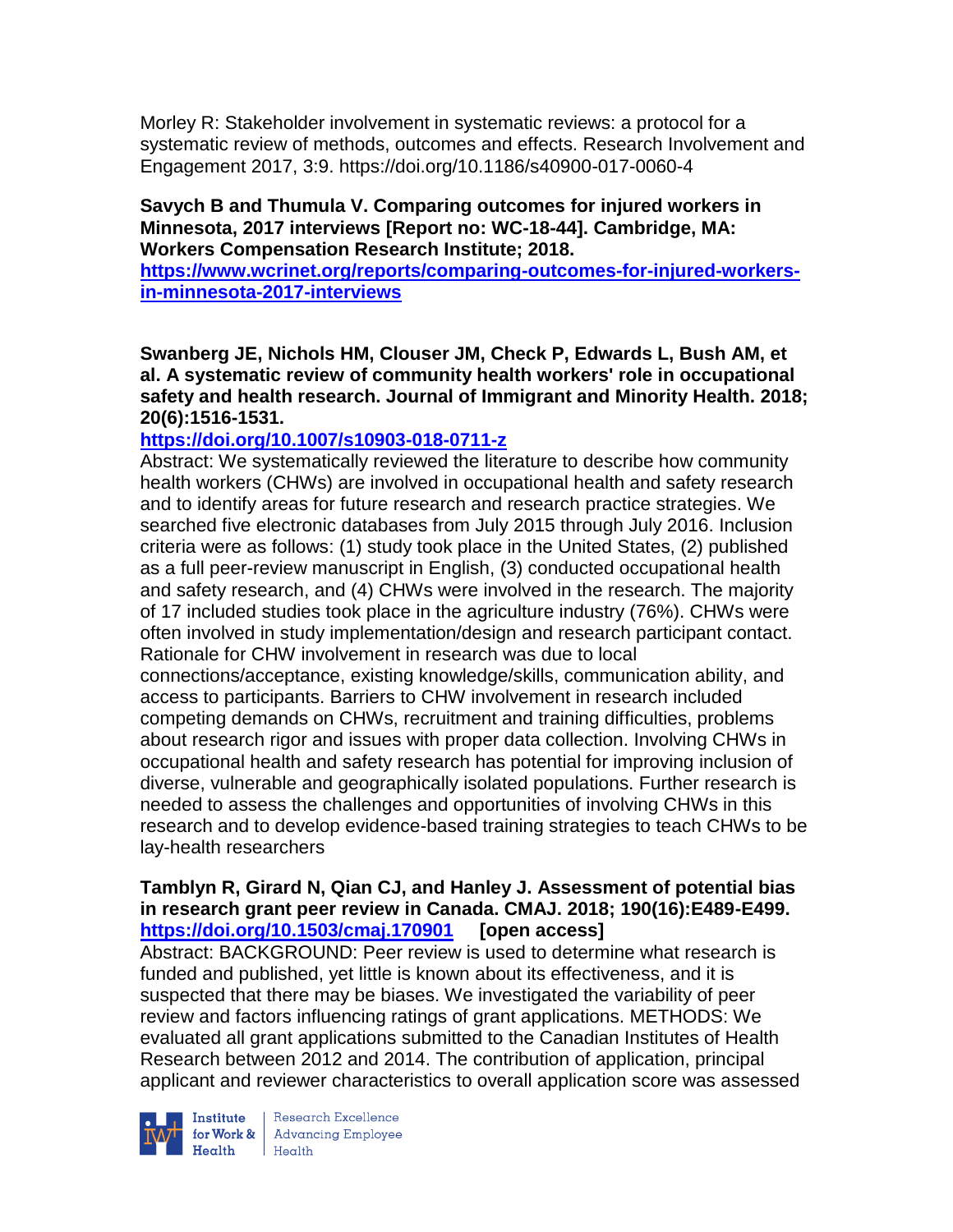after adjusting for the applicant's scientific productivity. RESULTS: Among 11 624 applications, 66.2% of principal applicants were male and 64.1% were in a basic science domain. We found a significant nonlinear association between scientific productivity and final application score that differed by applicant gender and scientific domain, with higher scores associated with past funding success and h-index and lower scores associated with female applicants and those in the applied sciences. Significantly lower application scores were also associated with applicants who were older, evaluated by female reviewers only (v. male reviewers only, -0.05 points, 95% confidence interval [CI] -0.08 to -0.02) or reviewers in scientific domains different from the applicant's (-0.07 points, 95% CI -0.11 to -0.03). Significantly higher application scores were also associated with reviewer agreement in application score (0.23 points, 95% CI 0.20 to 0.26), the existence of reviewer conflicts (0.09 points, 95% CI 0.07 to 0.11), larger budget requests (0.01 points per \$100 000, 95% CI 0.007 to 0.02), and resubmissions (0.15 points, 95% CI 0.14 to 0.17). In addition, reviewers with high expertise were more likely than those with less expertise to provide higher scores to applicants with higher past success rates (0.18 points, 95% CI 0.08 to 0.28). INTERPRETATION: There is evidence of bias in peer review of operating grants that is of sufficient magnitude to change application scores from fundable to nonfundable. This should be addressed by training and policy changes in research funding

# **ter Weel B. The rise of temporary work in Europe. De Economist. 2018; 166(4):397-401.**

**<https://doi.org/10.1007/s10645-018-9329-8> [open access]**

#### **Wickens CM, Mann RE, Brands B, Ialomiteanu AR, Fischer B, Watson TM, et al. Driving under the influence of prescription opioids: self-reported prevalence and association with collision risk in a large Canadian jurisdiction. Accident Analysis & Prevention. 2018; 121:14-19. <https://doi.org/10.1016/j.aap.2018.08.026>**

Abstract: BACKGROUND: Motor vehicle collisions are an important contributor to prescription opioid use-related morbidity and mortality. The purpose of the current study was to estimate the prevalence of driving under the influence of prescription opioids (DUIPO) in Ontario, Canada, and to measure the association between this behaviour and the risk of a motor vehicle collision. METHODS: Data were based on telephone interviews with 7857 respondents who reported having driven in the past year. Data were derived from the 2011-2016 cycles of the CAMH Monitor, an ongoing cross-sectional representative survey of adults aged 18 years and older. A binary logistic regression analysis of collision involvement in the previous 12 months was conducted and included demographic characteristics (sex, age, marital status, education, income, region), driving exposure, poor mental health, non-medical use of prescription opioids, and driving after use of alcohol. RESULTS: The prevalence of past-year DUIPO was 3.1%. Controlling for demographic characteristics, driving exposure, and other